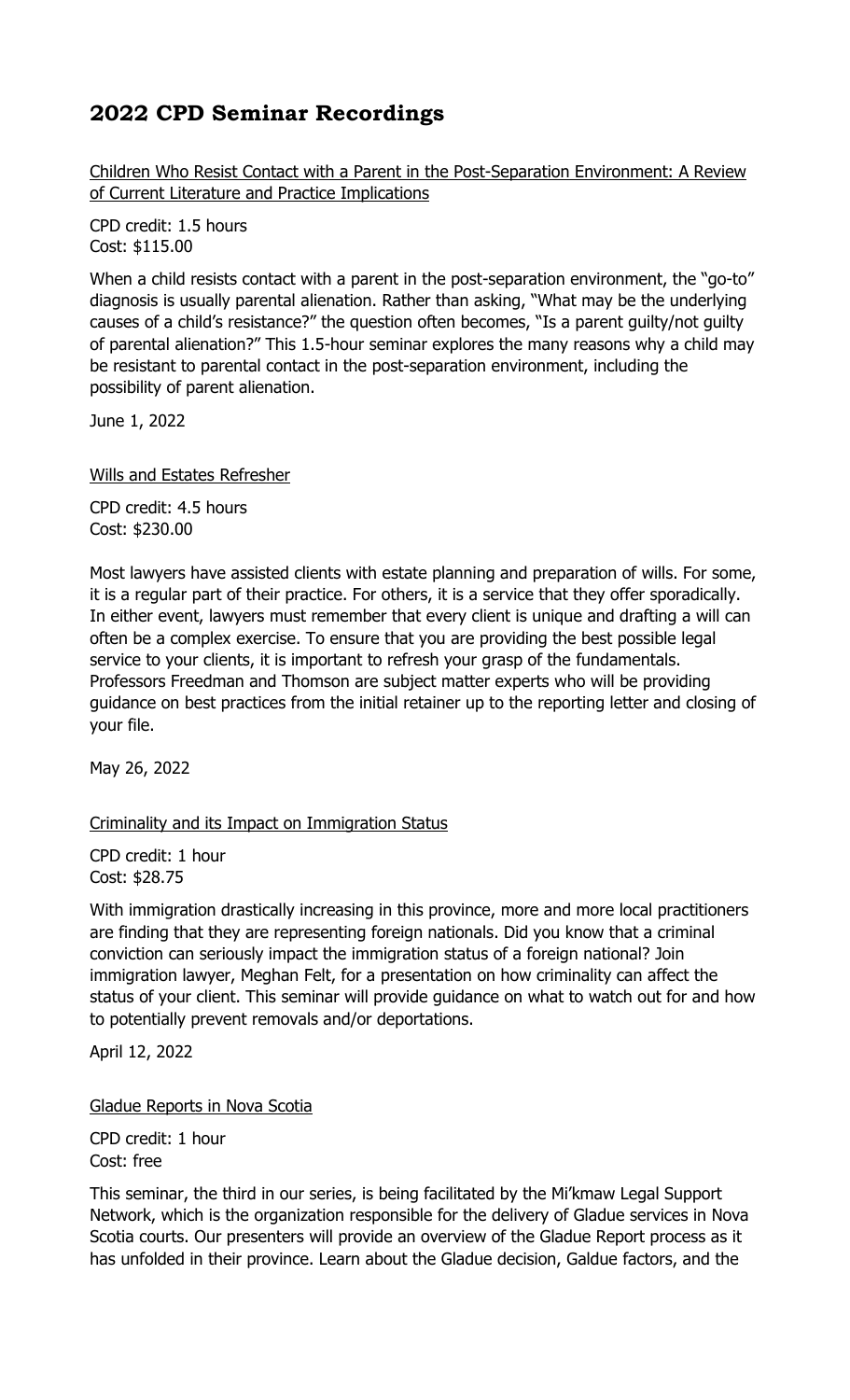importance of utilizing Gladue Reports during bail and sentencing hearings. We will also review and discuss relevant issues related to colonialism and systemic discrimination.

Date: March 29, 2022

Mental Health in the Legal Profession (compulsory)

CPD credit: 1.5 hours Cost: free

Mental health specialists are witnessing a mental health tsunami that is being exacerbated by inadequate mental health care. For this reason, the Law Society of Newfoundland and Labrador (LSNL) would like to introduce you to self-care techniques and programs available to members of the Law Society through Homewood Health. Our presenters will introduce the Professional Assistance Program and will discuss mental health concerns that commonly arise in the practice of law. We'll explore solutions and self-care techniques that are designed to help you, so you can better help others. This presentation will be relevant and beneficial to all members, especially as we work to move onward and upward despite the stressful conditions imposed by the ongoing pandemic and current geopolitical climate.

March 18, 2022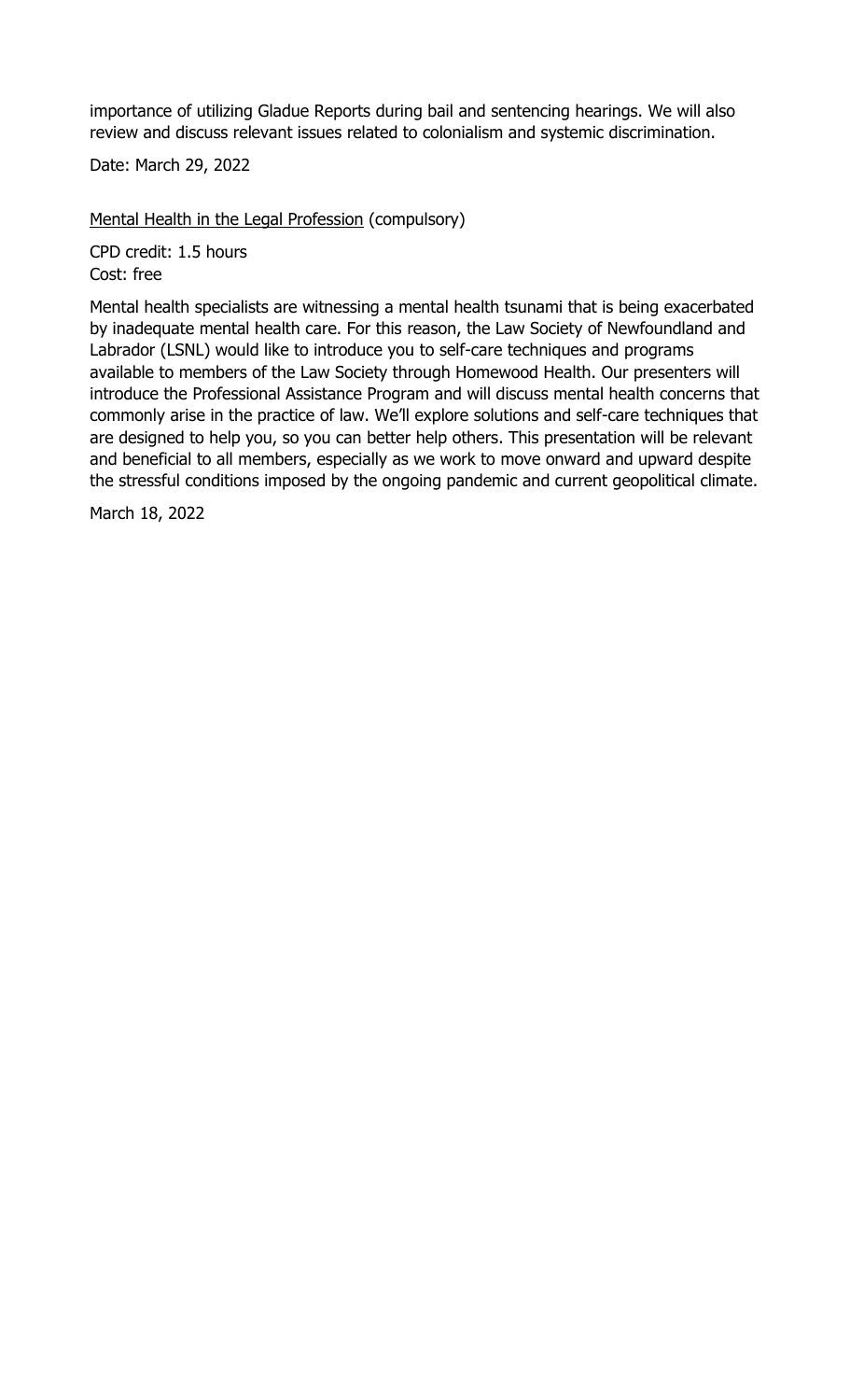Gladue Reports in Québec: A Case Study

CPD credit: 1 hour Cost: free

This seminar, the second in our series, will provide an overview of the use of Gladue reports in Québec. The presenter will discuss the implementation of the current framework related to Gladue reports in Québec, the observed impacts of Gladue reports in the Québec justice system, strategies for overcoming obstacles, as well as lessons learned.

Date: November 8, 2021

### COVID-19 Workplace Policies and Human Rights

CPD credit: 1 hour Cost: \$57.50

Human rights law balances a person's right to be free from discrimination with the public's right to general health and safety. This seminar will provide an overview of the legal implications to be considered when implementing workplace policies related to the COVID-19 pandemic, and will provide an overview of best practices that employers should be aware of in today's dynamic environment.

Date: November 1, 2021

An Introduction to Galdue Reports

CPD credit: 1 hour Cost: free

Gladue Reports were first produced by Aboriginal Legal Services in Ontario 2001. Since that time Gladue Reports have become accepted by the courts in Nova Scotia, Quebec, Ontario, Alberta, British Columbia and the Yukon. In the other provinces and territories – including Newfoundland and Labrador - Gladue reports are very rare.

This seminar, the first in a series of three, will discuss the evolution of Gladue Reports, how and why they are different from pre-sentence reports and how these reports are treated by the courts. The seminar will also look at the why these reports are available in some jurisdictions and not others.

Date: September 8, 2021

#### Administrative Law: Exploring the Post-Vavilov Landscape

CPD credit: 2 hours Cost: \$115.00

This seminar will begin with a brief overview of the Vavilov decision itself, highlighting the key changes that it made in the previous law of judicial review. There will be in-depth discussion regarding the Court's reasoning in Vavilov on the choice of standard of review and the application of the reasonableness standard, and how this reasoning has been applied in subsequent decisions from the Supreme Court of Canada and the courts in Newfoundland and Labrador.

Date: July 21, 2021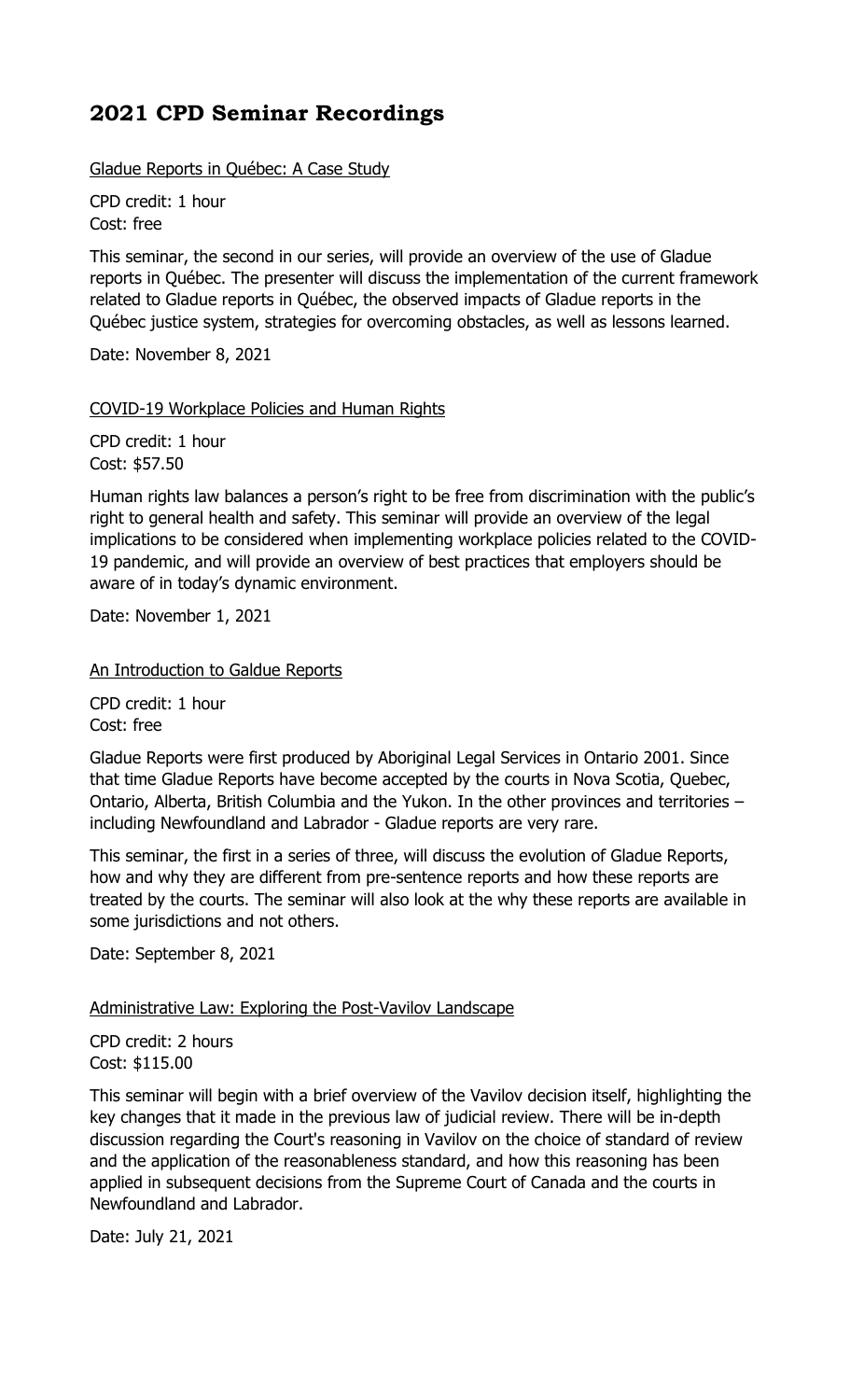The Parent Coordinator's Role in a High Conflict, Post-Separation Environment

CPD credit: 1.5 hours Cost: \$57.50

Several provinces have mainstreamed the role of a Parent Coordinator in high conflict, post-separation environments. This seminar will explore the role of the Parent Coordinator as mediator, communication liaison and problem solver, and will discuss the ways they can be beneficial in navigating difficult family law matters.

Date: July 6, 2021

#### Reading and Interpreting Surveys and Real Property Reports

CPD credit: 2 hours Cost: \$115.00

This seminar will examine the fundamentals of surveying real property in Newfoundland and Labrador. It will explain the distinction between a legal survey and real property reports, as well as the role that each play in real property transactions. Finally, it will provide you with an understanding on how to read and interpret surveys and real property reports using several real-world examples.

Date: June 29, 2021

### SIRT-NL: Newfoundland and Labrador's Police Oversight Agency

CPD credit: 1 hour Cost: free

This seminar will provide an overview of the recently established Serious Incident Response Team of Newfoundland and Labrador (SIRT-NL), focusing on the Serious Incident Response Team Act and Regulations as well as the team's structure and operational procedure.

Date: June 8, 2021

#### Mindfulness and Lawyer Well-Being

CPD credit: 1 hour Cost: \$57.50

Professionals often overlook the impact of mounting workloads, multiple demands and highly stressful environments on their ability to perform. Mindfulness can turn these workplace challenges into opportunities by helping us to work with our innate qualities, be less reactive and appreciate different perspectives for healthier workplace interactions.

Date: April 19, 2021

#### An Overview of the Specialized Criminal Courts

CPD credit: 1.5 hours Cost: free

Provincial Court of Newfoundland and Labrador offers three specialized courts in St. John's for those that qualify: the Family Violence Intervention Court (FVIC), the Mental Health Court (MHC), and the Newfoundland and Labrador Drug Treatment Court (DTC). This presentation will provide a brief overview of these three therapeutic court options.

Date: March 25, 2021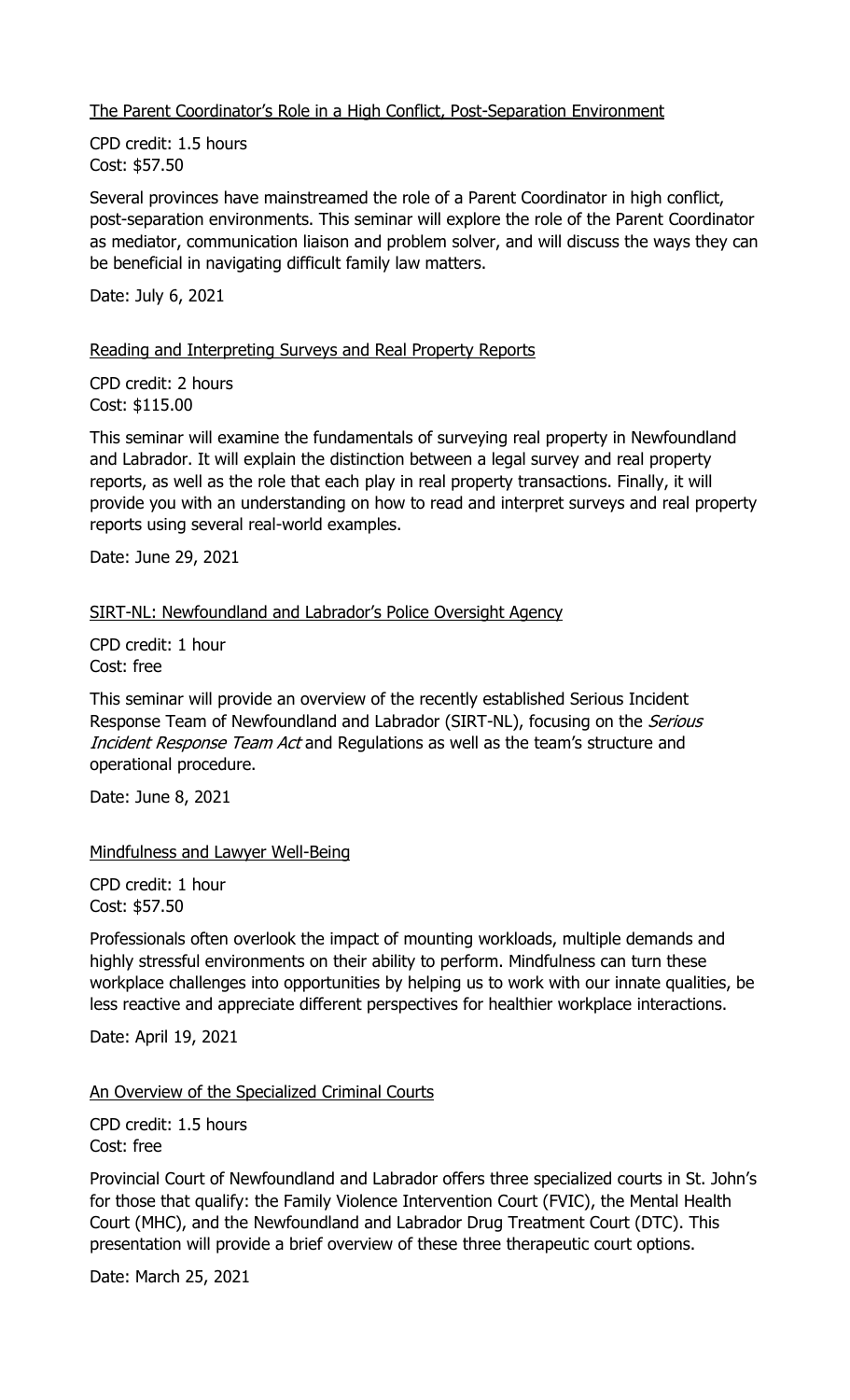How to Achieve Great Career Success in the Legal Profession

CPD credit: 2.5 hours Cost: \$115.00

Defining success in the legal profession is a tricky matter. Within law firms, traditional success has always consisted of 1) prevailing in court, 2) advancing to equity partnership, and 3) making a lot of money. Many people still think that these are the key attributes to building a successful career.

The journey to achieve career success should start with creating your own vision of success based on your unique beliefs, values and aspirations. Subjective measures of success such as work/life harmony, feeling valued, a sense of meaning and purpose, service, fulfillment, legacy and building strong relationships with colleagues and/or clients need to be considered when working towards a highly successful career.

March 22, 2021

An Overview of the Stephenville Family Violence Intervention Court

CPD credit: 1 hour Cost: free

The Family Violence Intervention Court (FVIC) is a specialized criminal court using an intervention-based approach to address the complex issues of intimate partner violence. The court operates both in St. John's and Stephenville and uses a treatment-based approach intended to address the complex issue of family violence. The focus is on victim safety as well as emphasizing offender accountability and treatment.

March 12, 2021

Framing Contemporary Issues and the Impact of Microaggressions

CPD credit: 1.5 hours Cost: \$57.50

Participants can expect to learn about how microaggressions show up in the workplace, the effects they have on individuals, and what employers can do about them.

In this seminar, we will explore and engage in discussion and information-sharing on the historical context of race and racism in Canada and its present-day impacts on equity seeking communities with a focus on the BIPOC community; discuss and learn about the fluidity of anti-Black racism within systemic and institutional structures; and explore the interconnectedness of social identities, privilege and whiteness.

March 3, 2021

IT Management and Your Cyber Insurance Coverage

CPD credit: 1 hour Cost: free

This seminar will review IT scenarios that can result in significant problems for your legal practice and provide tips for what you and your staff can do to prevent them from occurring. You will also be provided with a 'virtual tour' of the cyber insurance provided by the Law Society, including some of the claim situations it covers. We'll walk through a 'typical' cyber claim event, talk about the various steps involved, and show you how your coverage will respond.

February 24, 2021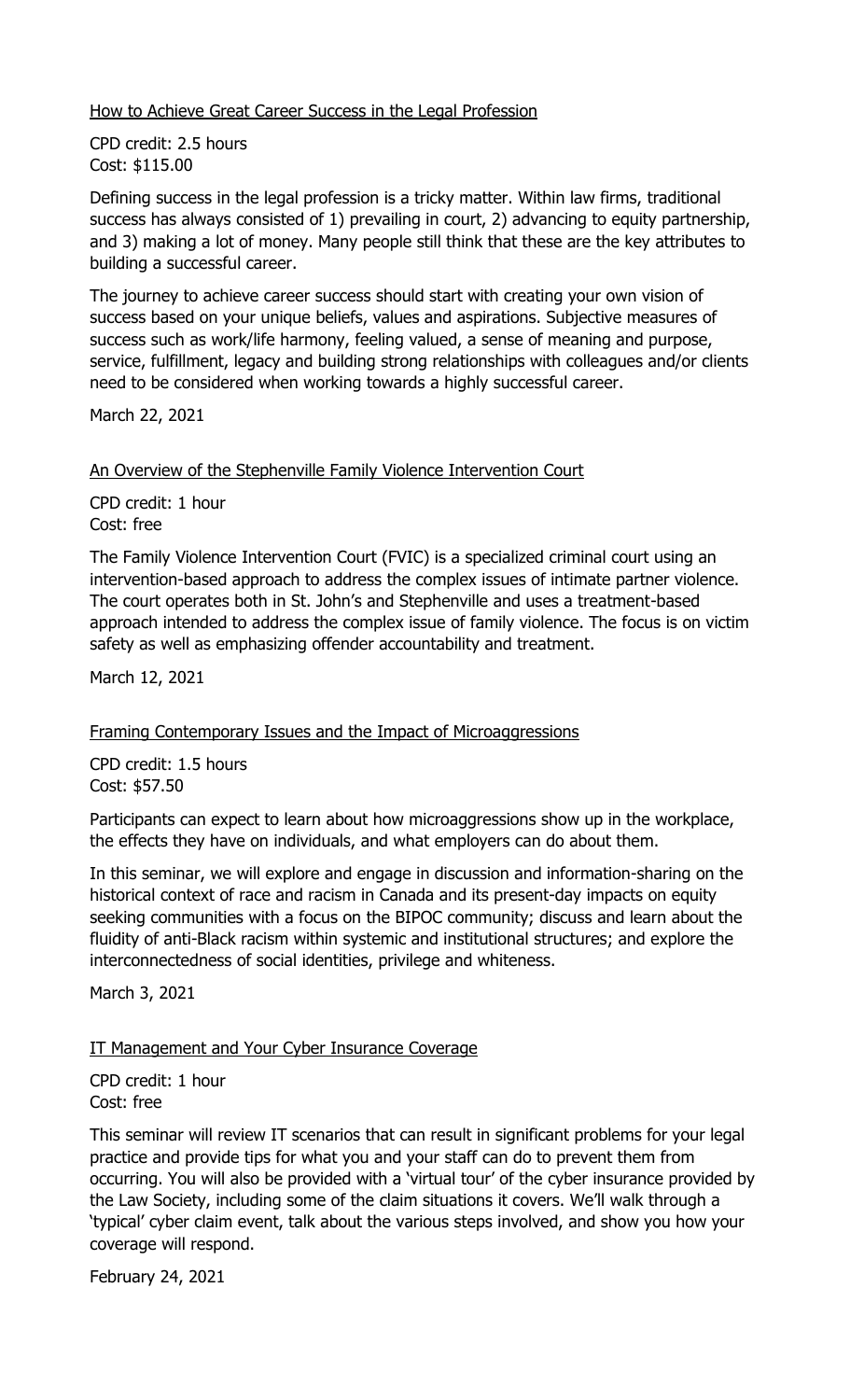Grappling with Unconscious Bias

CPD credit: 2 hours Cost: free

This participatory workshop will clarify the meaning of "unconscious bias," drawing on definitions and standards currently articulated by Canadian federal research funding agencies and used within contemporary research. Presenters will encourage participants to apply insights about unconscious bias to their own work.

Date: December 10, 2020

Tax Effective Will Planning and Mistakes to Avoid

CPD credit: 2.5 hours Cost: free

This session will discuss effective will planning from an income tax perspective and some of the more common traps that can be avoided. When drafting wills, tax minimization is often not front of mind, however, proper planning can help avoid potential conflict with beneficiaries if the CRA's share of the overall estate is not minimized.

Date: December 8, 2020

Plan Well Guide: A Novel Tool to Support Decision-Making in Serious Illness that Requires Collaboration Between Lawyers and Doctors

CPD credit: 1 hour Cost: free

Are you interested in how to engage your clients in a way that will optimally prepare them for future periods of incapacitation, from the medical decision-making point of view? Dr. Heyland has studied medical decision-making for more than two decades and has developed a free, online tool that can help your clients prepare themselves (and their substitute decision-maker) for future serious illness decision-making. He will explain the current problems with communication and decision-making related to serious illness, introduce you to Plan Well Guide, and discuss a possible collaboration with lawyers.

Date: November 25, 2020

Lawyer Wellness and Mental Health

CPD credit: 1 hour Cost: free

Lawyer wellness must be an essential consideration for all stakeholders in the legal community, including practising lawyers, employers, professional associations, and law societies. This presentation examines some of the issues and trends identified and provides suggestions for addressing issues related to mental health and wellness in your day-to-day practice.

Date: September 28, 2020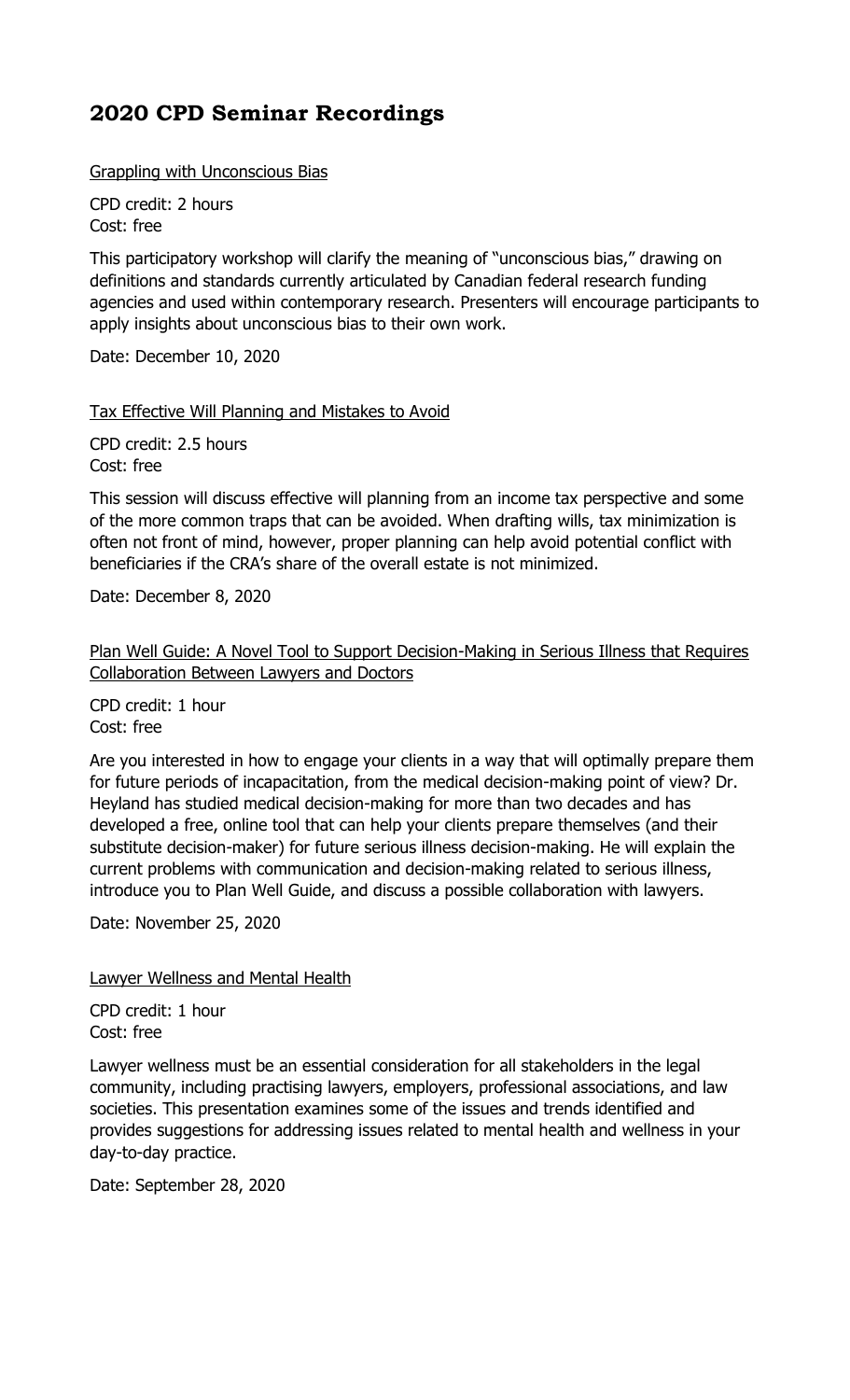Personal Injury Income Loss Claims for the Self-Employed

CPD credit: 1.5 hours Cost: free

This webinar will discuss the main components of an income loss claim for a self-employed person. Hear from an independent expert as he analyzes common plaintiff and defence arguments.

Date: September 17, 2020

The National Inquiry into Missing and Murdered Indigenous Women and Girls: A Brief History and Groundwork for Implementing the Calls for Justice

CPD credit: 2 hours Cost: free

This seminar is the first in a series offered by the Law Society of NL that will examine the National Inquiry's work. This first seminar will provide a general history of the Inquiry and how that work was trauma informed and incorporated culture and ceremony into its hearings. The seminar will also focus on a number of the Calls for Justice relevant to the practice of law; examples where institutions are implementing the Truth and Reconciliation Calls to Action and/or the MMIWG Calls for Justice; and how institutions such as law societies, judiciaries and professionals can implement the Calls for Justice in their work.

Date: September 14, 2020

Human Rights Commission: A Review of the Revised Hearing Procedures

CPD credit: 1.5 hours Cost: free

This seminar will provide an overview of the recently revised guidelines that set out the processes for Pre-Hearing Conferences and Hearings at the Newfoundland and Labrador Human Rights Commission.

Date: July 23, 2020

Administrative Tribunal Advocacy: The Good, The Bad, and The Ugly

CPD credit: 1.5 hours Cost: free

Advocacy before administrative tribunals is similar to courtroom advocacy, but there are a number of key differences. This seminar will provide participants with practical tips, thoughts and suggestions about how to best present your case before an administrative tribunal rather than in Court.

Date: June 24, 2020

The Court's Response to COVID-19

CPD credit: 1 hour Cost: free

In this seminar, Chief Judge Goulding, Chief Justice Whalen, and Chief Justice Fry will discuss their respective Courts' reactions to the COVID-19 pandemic, including current operations, obstacles, and potential solutions and plans that they hope will be implemented in the future.

Date: June 15, 2020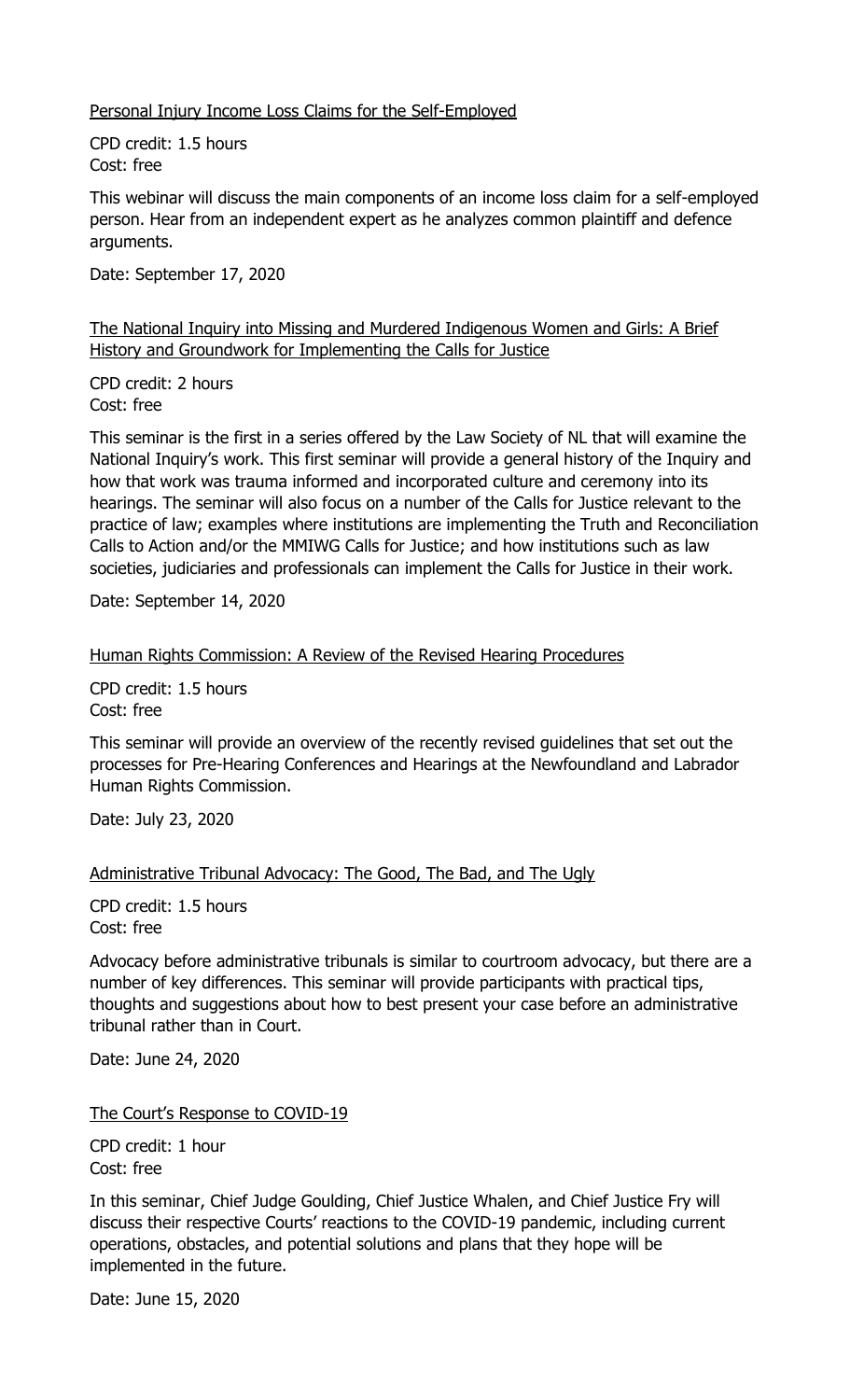The Role of Title Insurance in COVID-19

CPD credit: 1 hour Cost: free

This seminar will provide tips to help you close your real estate transaction virtually amidst the COVID-19 pandemic and explain coverages under title insurance that can help protect you and your clients from potential financial loss and fraud.

Date: June 9, 2020

7 C's of Good Practice Management

CPD credit: 2 hours Cost: free

Good practice management is part of the foundation on which a long and successful legal career is built. It can lead to better client relationships, fewer claims and complaints, more billings, and less sleepless nights.

In this webinar, the Director of Practice Management of the Law Society will discuss the seven C's of good practice management: competence, conflicts, calendaring, communication, contingency planning, consistency, and clear documentation.

Date: June 3, 2020

Family Law Update 2020

CPD credit: 2.5 hours Cost: free

The presentation will discuss the Act to amend the Divorce Act, the Family Orders and Agreements Enforcement Assistance Act and the Garnishment, Attachment and Pension Diversion Act and to make consequential amendments to another Act, 2019, c. 16.

Date: April 27, 2020

Business Continuity for Law Offices in the Face of Coronavirus

CPD credit: 2 hours Cost: free

As the COVID-19 pandemic has illustrated, the ability to operate a law practice without everyone being together in an office can be critically important. Going forward, practice mobility and efficient remote access are likely to be keys for an effective disaster avoidance strategy. In this seminar, we'll provide many recommendations for improving your ability to practice law, communicate, and take care of clients from anywhere.

Date: April 2, 2020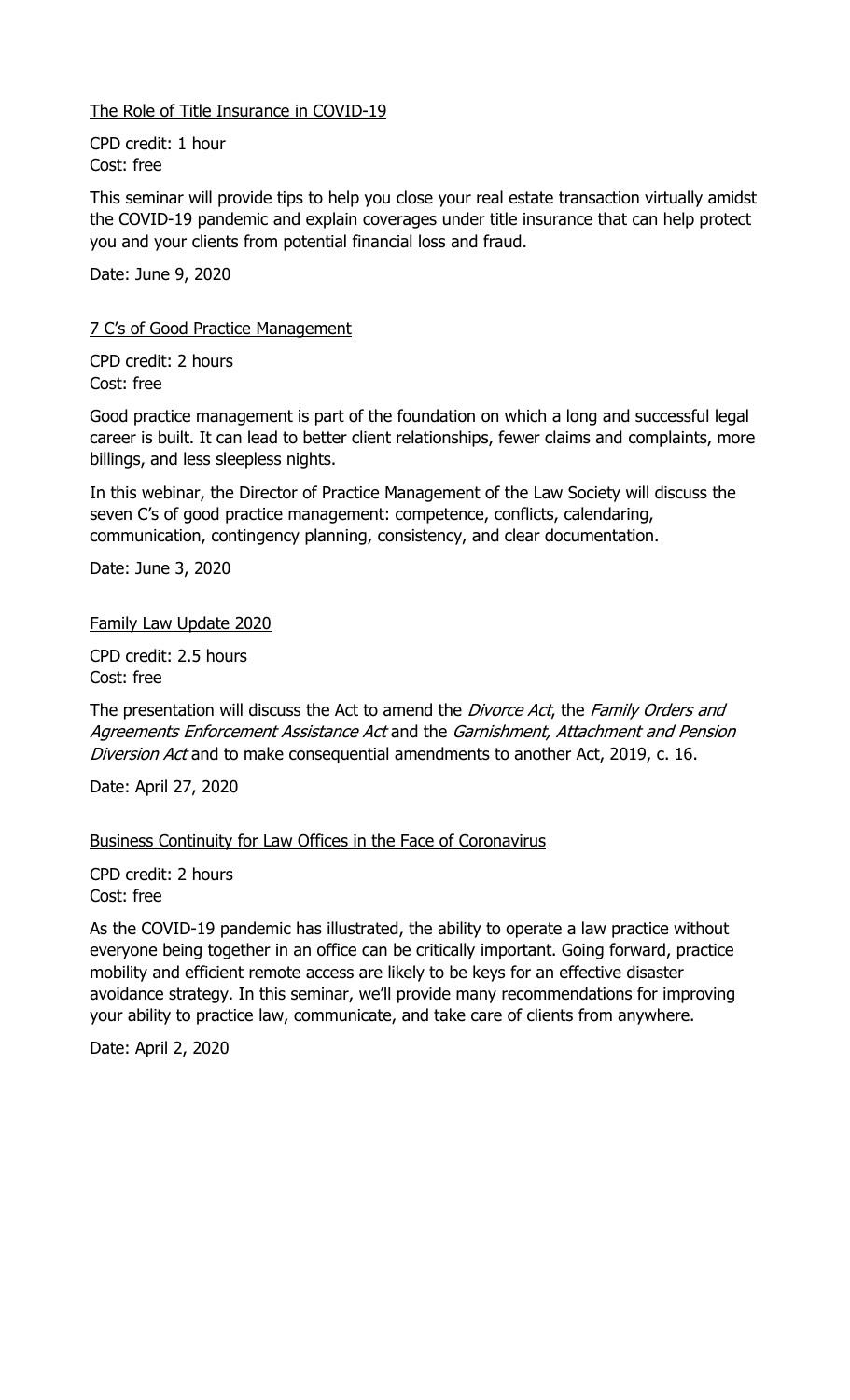Amendments to Parts XV, XVI, and V of the Law Society Rules

CPD credits: 3 hours Cost: free

This seminar will address the purpose and practice implications of amendments that have been approved to Parts XV (Cash Transactions and Record Keeping Requirements), XVI (Client Identification and Verification Requirements) and V (Uniform Trust Account Rules). The amendments came into effect January 2, 2020.

Date: November 27, 2019

The Court of Appeal's Decision in A.A. (Re) and its Impact on the Law of Guardianship in Newfoundland and Labrador

CPD credit: 2.5 hours Cost: \$115.00

This seminar will touch on the historical approach to obtaining an order for Guardianship of the Person in Newfoundland and Labrador and then highlight and discuss the principles that must now be followed to ensure that Guardianship of the Person orders are granted only in appropriate circumstances.

Date: May 14, 2019

The Newfoundland and Labrador Labour Relations Board: Practice and Procedure

CPD credit: 2.5 hours Cost: \$115.00

The seminar will outline the legislation that governs the Labour Relations Board and the composition and structure of the Board, and be made aware of how the Board receives, processes, investigates and resolves applications, complaints, appeals and other matters that may be brought before the Board.

Date: March 1, 2019

Tax Planning for Lawyers

CPD credit: 2.5 hours Cost: \$115.00

Topics will include tax planning for lawyers who have incorporated and those who file personally. Available tax credits, filings, making instalments, etc. will be discussed in detail, as well as recent government changes that affect private corporations and specifically, professional legal corporations.

Date: February 19, 2019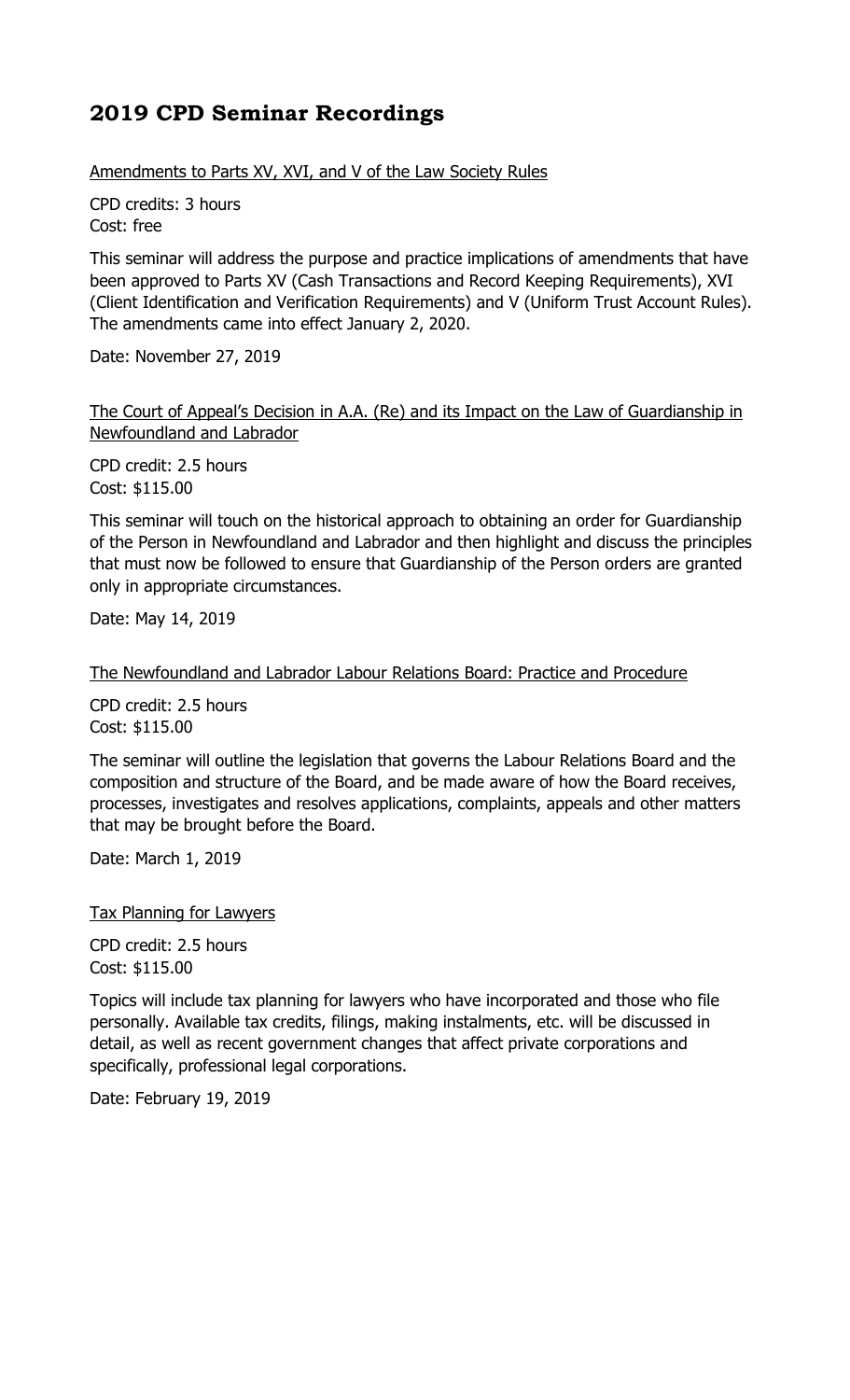An Overview of Drug Treatment Court

CPD credit: 2 hours Cost: \$115.00

The Newfoundland and Labrador Drug Treatment Court (DTC), piloted in St. John's, is a federally funded program of the Provincial Court of NL in partnership with the Provincial Department of Justice and Public Safety, the Department of Health and Community Services, the NL Legal Aid Commission, Public Prosecution Service of Canada, and Provincial Public Prosecutions. A post plea /pre-sentence model, the DTC operates on a holistic team approach to addressing drug-motivated, non- violent crimes. The DTC Team consists of the Judge, Crown(s), Defense, Addictions Specialist, and Coordinator/Case Manager.

In this overview of the Drug Treatment Court, John Duggan and Val Corcoran will address Drug Treatment Court Development – the Rationale for a DTC; Drug Treatment Court Fundamentals – how and why DTC's are different; and St. John's Drug Treatment Court – the St. John's Model.

Date: December 12, 2018

An Overview of Cannabis Legislation in Newfoundland and Labrador

CPD credit: 2.5 hours Cost: \$115.00

This seminar will provide an overview of provincial legislation and address how provincial and federal regulatory spheres interact in this emerging industry.

While federal legislation will contain a licencing scheme for cannabis producers and set out a variety of prohibitions related to certain activities, much of the framework related to recreational cannabis sale, purchase and consumption will be found in provincial legislation. The Cannabis Control Act, along with amendments to the Highway Traffic Act and the *Smoke-Free Environment Act*, 2005 will regulate various activities in Newfoundland and Labrador, including licensing for cannabis producers and retailers; enforcement of the regulatory scheme; requirements related to cannabis retail sale, purchase, and promotion; offences and penalties; and authority to make further regulations.

Date: September 26, 2018

### Mental Health and Lawyers: Signs, Policies, Problems, Self-Care and How Your Assistance Program Can Help

CPD credit: 2 hours Cost: free

Legal and other professionals are at an increased risk of mental health and addiction concerns. They often face unique stresses, including the pressure to perform at a high level, client and firm demands, career fit, relationships, and financial or family pressures. This session will explore the various risks inherent to the legal profession, identify strategies to address those risks and outline tools and resources available.

Date: September 18, 2018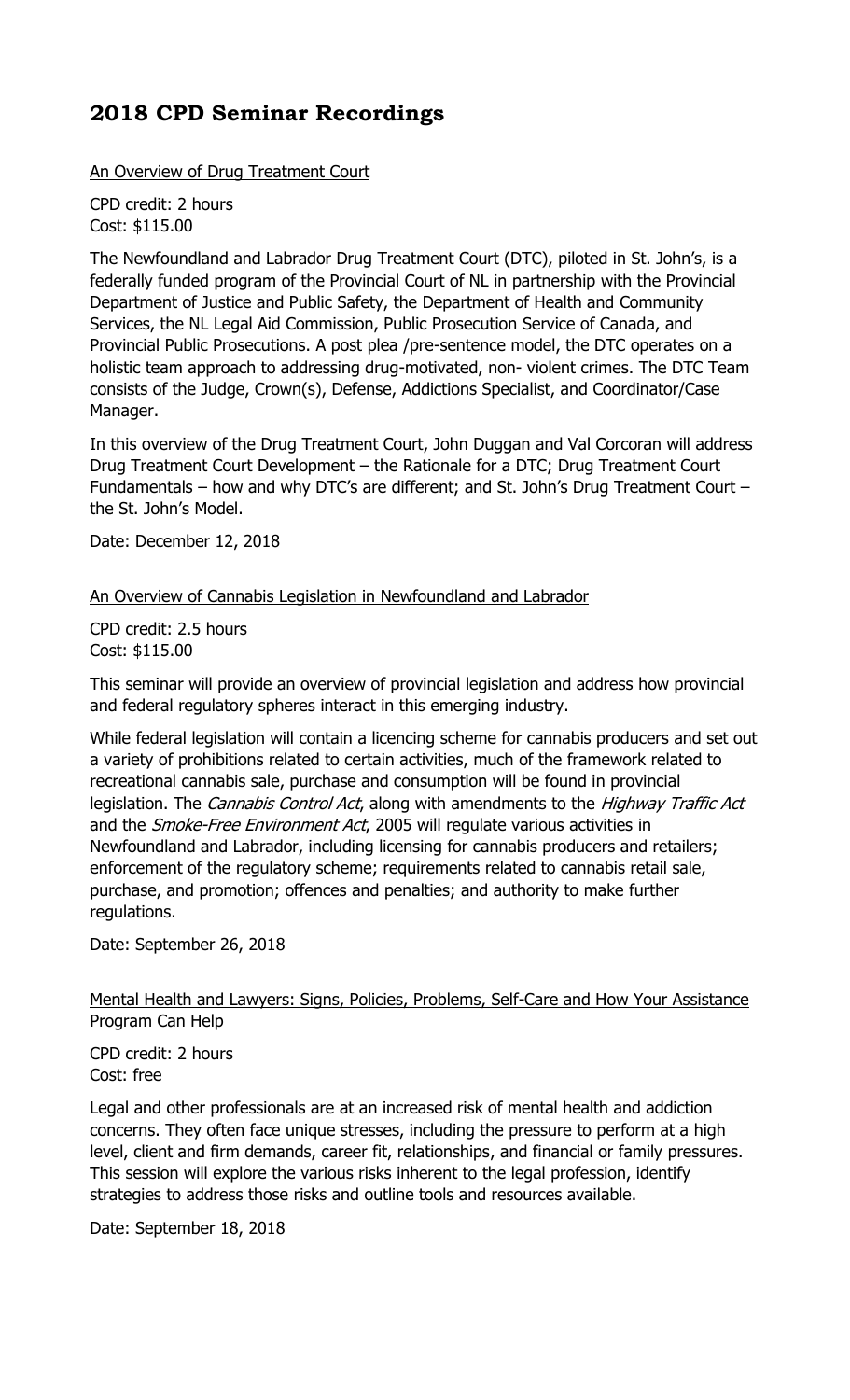"I Don't Want to Go!" - Cases Where Children Resist Post-Separation Contact with a Parent

CPD credit: 6.5 hours Cost: \$287.50

Alienation and other parent-child contact problems pose significant challenges for lawyers, judges and of course parents. This training session provides a differentiated model for understanding the continuum of parent-child contact problems, and the impact of alienation on children, adolescents and young adults. The role of the voice of the child and cases with child protection involvement will be discussed. A continuum of legal and mental health interventions based on the nature and severity of the contact problem will be provided, with a focus on early identification, preventative legal measures, and suggestions for parenting plan orders at different stages of the litigation.

Date: June 21, 2018

Children as Witnesses in the Criminal Courts

CPD credit: 6.5 hours Cost: \$287.50

Until relatively recently, the Canadian criminal justice system had a deep distrust of the evidence of children, and made it very difficult for them to come to court to testify as witnesses. There have been significant changes in the law and in the supports that are provided to child witnesses, and children are now much more frequently called to testify in the criminal courts.

The first session will review psychological literature and Canadian case law on the assessment of competence and credibility of child witnesses. It is intended to help lawyers and other professionals better understand the significance of how children are questioned, children's communication and language abilities, memory and suggestibility, and children lying.

The second session will review legislation, case law and practice in Newfoundland and Labrador governing accommodation of child witnesses, including consideration of screens, closed circuit television, videotapes, support persons and appointment of counsel for the purposes of cross-examination of unrepresented accused persons.

Date: June 20, 2018

Title Insurance: Reduce Your Risk

CPD credit: 1 hour Cost: \$57.50

The practice of real estate has become very demanding over the past few years with clients, real estate agents and lenders pulling you on in all directions with unrealistic high expectations. These unrealistic expectations may also increase this risk of claims against your E&O insurance and put pressure on you, your staff and the relationships with your clients and referral sources. Through our discussion you will learn how title insurance can assist you in reducing your risk when closing a real estate transaction.

Date: June 19, 2018